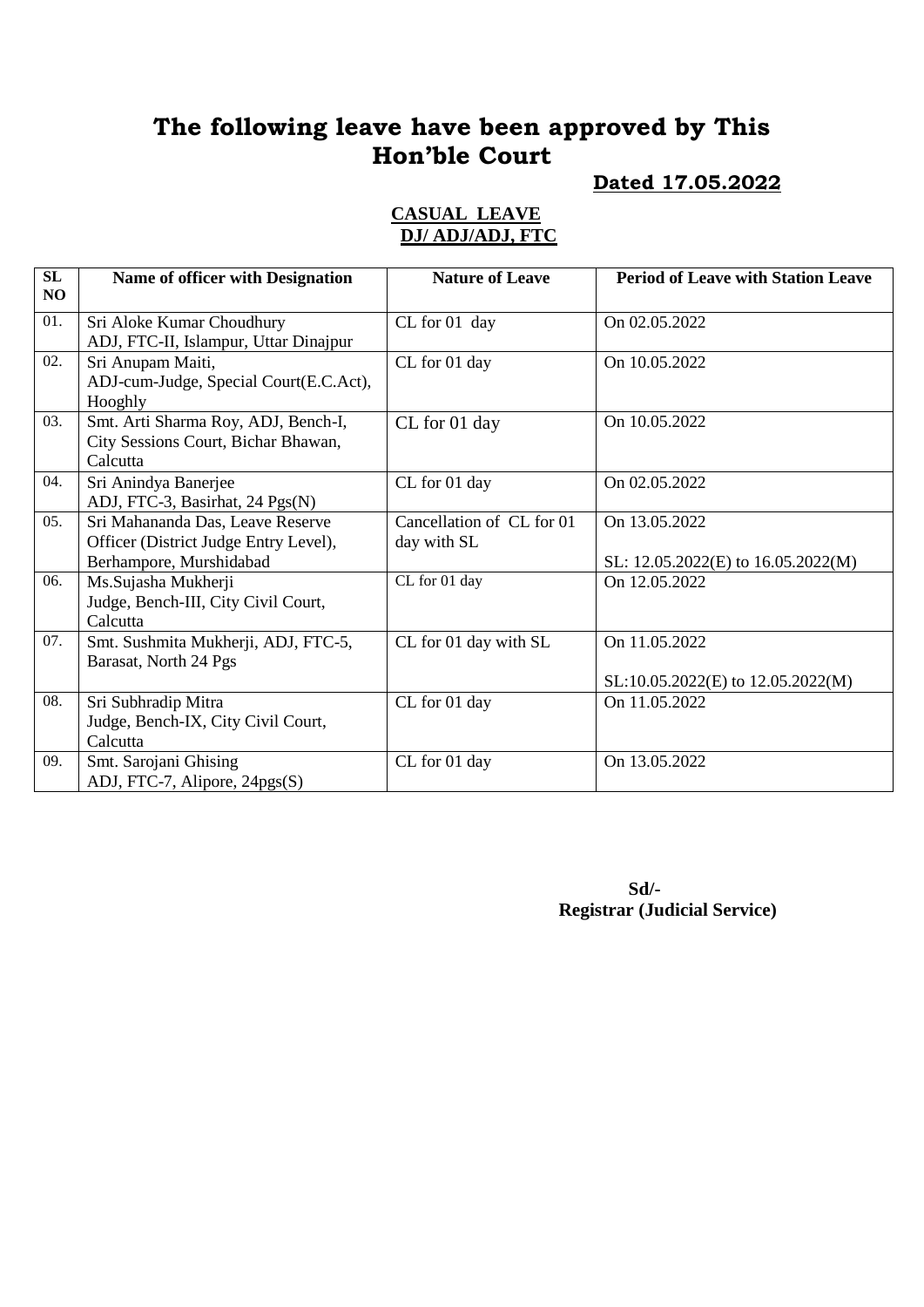# **The following leave have been approved by This Hon'ble Court**

#### **Dated 17.05.2022**

#### **CASUAL LEAVE DJ/ ADJ/ADJ, FTC**

| SL<br>NO | Name of officer with<br><b>Designation</b>                                      | <b>Nature of Leave</b> | <b>Period of Leave with Station Leave</b>                                    |
|----------|---------------------------------------------------------------------------------|------------------------|------------------------------------------------------------------------------|
| 01.      | Sri Manoj Kumar Rai<br>ADJ, 1 <sup>st</sup> Court, Serampore,<br>Hooghly        | CL for 03 days with SL | On 31.05.2022, 01.06.2022 & 02.06.2022<br>SL:30.05.2022(E) to 03.06.2022 (M) |
| 02.      | Sri Subhrajit Basu<br>DJ, Birbhum at Suri                                       | CL for 01 day with SL  | On 19.05.2022<br>SL:18.05.2022(E) to 19.05.2022 (N)                          |
| 03.      | Sri Shailendra Kumar Singh<br>ADJ, 2 <sup>nd</sup> Court, Serampore,<br>Hooghly | CL for 02 days with SL | On 31.05.2022 & 01.06.2022<br>SL:30.05.2022(E) to 02.06.2022 (M)             |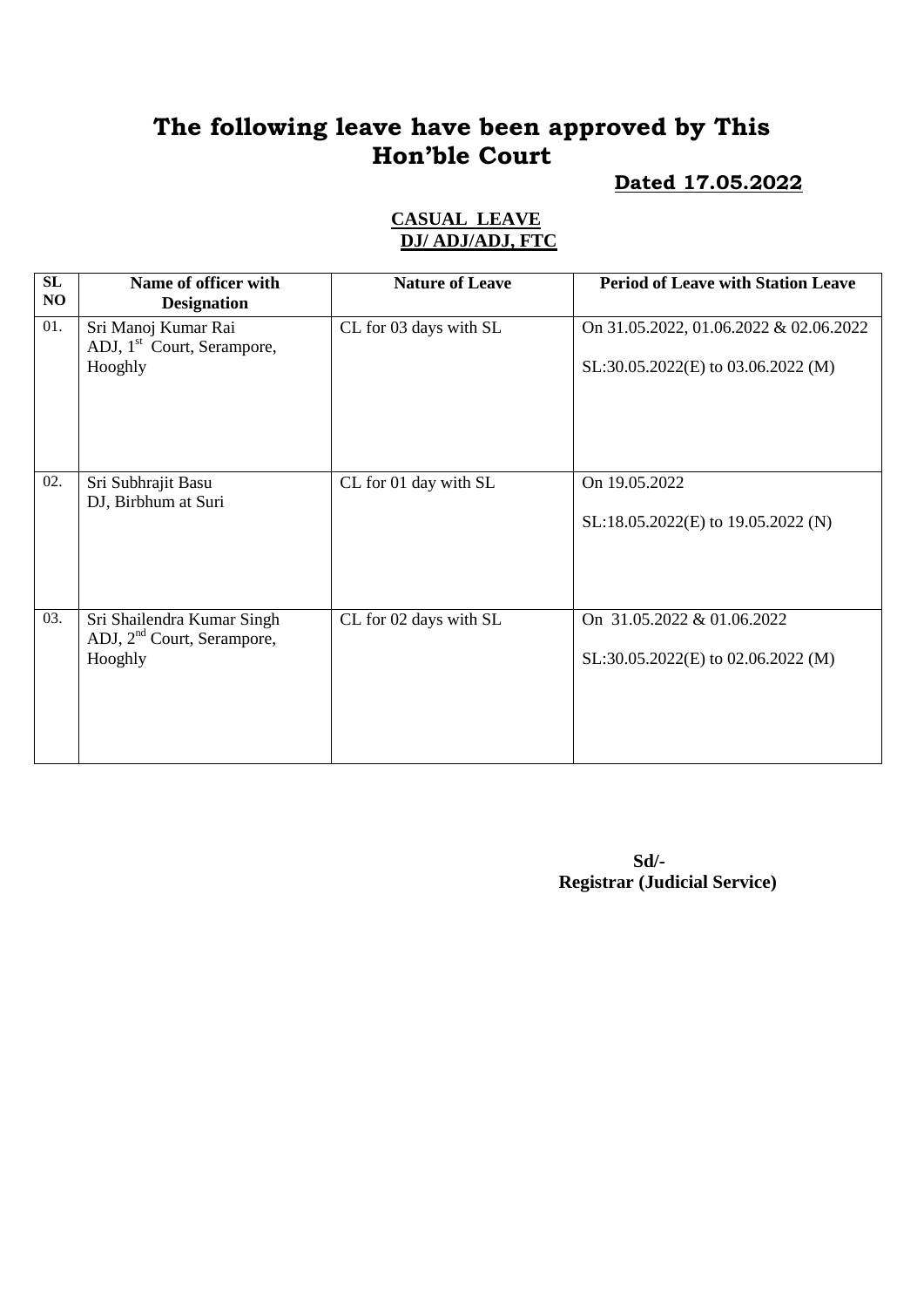# **The following leave have been approved by This Hon'ble Court**

## **Dated 20.05.2022**

| SL<br>NO | Name of officer with Designation                                                        | <b>Nature of Leave</b>        | <b>Period of Leave with Station Leave</b>               |
|----------|-----------------------------------------------------------------------------------------|-------------------------------|---------------------------------------------------------|
| 01.      | Sri Arup Basu<br>DJ, Hooghly                                                            | Cancellation of CL for 01 day | On 16.05.2022                                           |
| 02.      | Sri Ashutosh Kumar Singh<br>ADJ, Diamond Harbour, 24 Pgs (S)                            | CL for 01 day                 | On 17.05.2022                                           |
| 03.      | Sri Biswaroop Chowdhury<br>Judge Bench-XII, City Civil<br>Court, Calcutta               | CL for 01 day                 | On 11.05.2022                                           |
| 04.      | Sri Basant Sharma<br>ADJ, FTC-1, Raiganj, Uttar<br>Dinajpur                             | Cancellation of CL for 01 day | On 16.05.2022                                           |
| 05.      | Sri Bikash Banik<br>ADJ, 1 <sup>st</sup> Court, Jangipur,<br>Murshidabad                | Cancellation of CL for 01 day | On 16.05.2022                                           |
| 06.      | Sri Baishnab Sarkar, ADJ, FTC-1,<br>Kandi, Murshidabad                                  | CL for 01 day with SL         | On 18.05.2022<br>SL:18.05.2022(M) to 18.05.2022(N)      |
| 07.      | Smt. Chandraprova Chakraborty<br>ADJ, FTC-3, Diamond Harbour,<br>24-Parganas (S)        | CL for 01 day                 | On 12.05.2022                                           |
| 08.      | Sri Guru Das Biswas, ADJ,<br>Rampurhat, Birbhum                                         | CL for 01 day                 | On 17.05.2022                                           |
| 09.      | Smt.Indrila Mukhopadhyay Mitra<br>ADJ, Special Court (E.C.Act),<br>Paschim Medinipur    | CL for 01 day with SL         | On 17.05.2022<br>SL: $16.05.2022(M)$ to $18.05.2022(M)$ |
| 10.      | Sri Jimut Bahan Biswas, ADJ,<br>North & Middle Andaman,<br>Mayabunder                   | <b>Station Leave</b>          | SL: 29.04.2022(E) to 31.05.2022(E)                      |
| 11.      | Sri Mukul Kumar Kundu<br>ADJ, 5 <sup>th</sup> Court, Barasat, 24pgs(N)                  | CL for 01 day                 | On 10.05.2022                                           |
| 12.      | Sri Prasanta Kumar Sil<br>Judge, Family Court, Andaman &<br>Nicobar Islands, Port Blair | <b>Station Leave</b>          | SL: 13.05.2022(E) to 31.05.2022(M)                      |
| 13.      | Smt. Rajasri Basu Adhikari<br>ADJ, FTC, Katwa, Purba<br>Bardhaman                       | CL for 03 days                | From 05.04.2022 to 07.04.2022                           |
| 14.      | Sri Raja Chatterjee, ADJ, Andaman<br>& Nicober Islands, Port Blair                      | <b>Station Leave</b>          | SL: 30.04.2022(M) to 31.05.2022(E)                      |
| 15.      | Sri Subhasis Ghosh<br>DJ, Uttar Dinajpur at Raiganj                                     | Cancellation of CL for 01 day | On 16.05.2022                                           |

#### **CASUAL LEAVE DJ/ ADJ/ADJ, FTC**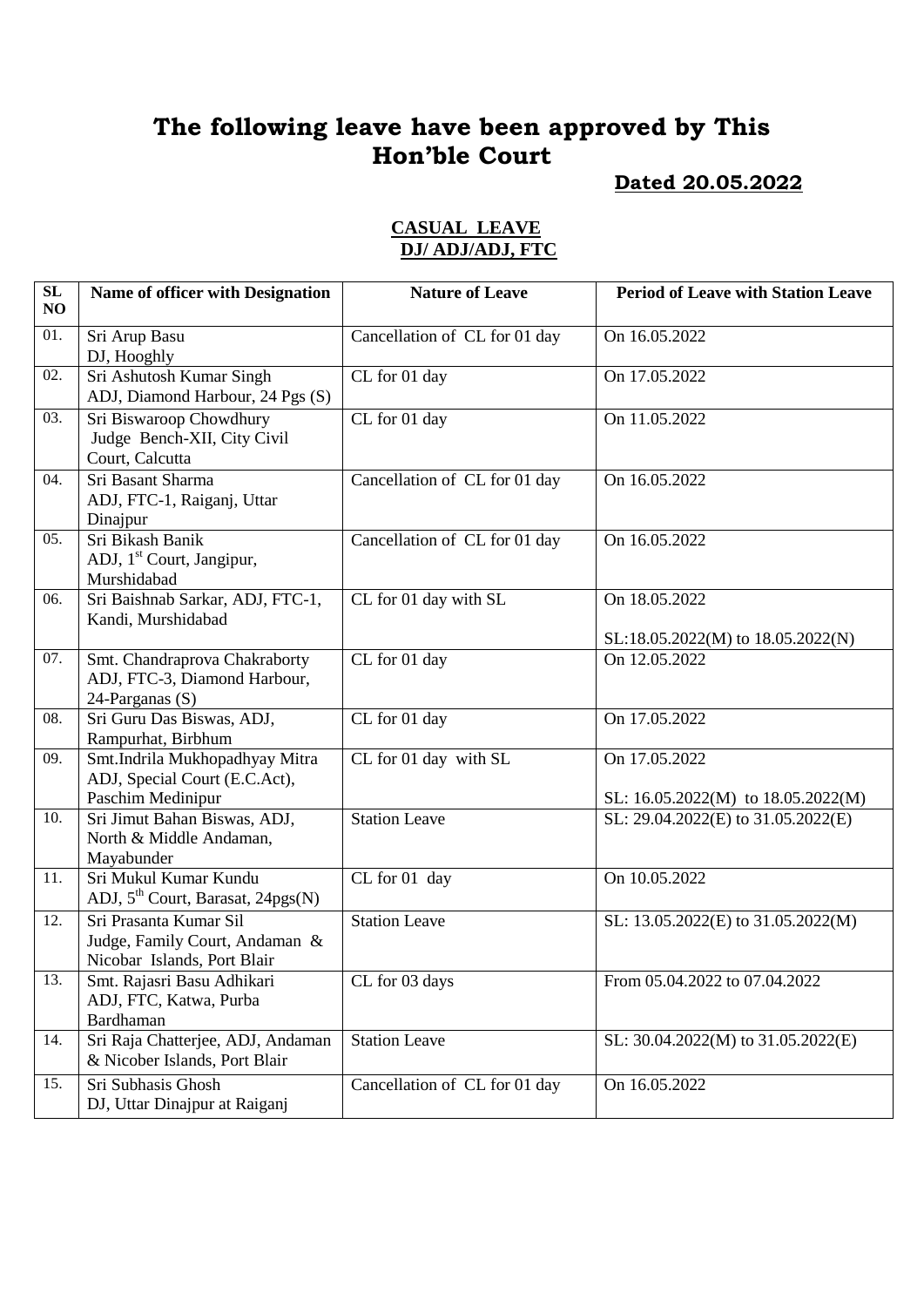| 16. | Sri Saugata Chakraborty             | Cancellation of CL for 01 day | On 16.05.2022                          |
|-----|-------------------------------------|-------------------------------|----------------------------------------|
|     | ADJ, $5th$ Court, Berhampore,       |                               |                                        |
|     | Murshidabad                         |                               |                                        |
| 17. | Sri Sudhir Kumar                    | CL for 01 day                 | On 17.05.2022                          |
|     | ADJ, Kalna, Purba Bardhaman         |                               |                                        |
| 18. | Sri Subhas Kumar Kar,               | <b>Station Leave</b>          | SL: $01.05.2022(M)$ to $23.05.2022(M)$ |
|     | DJ, Andaman & Nicober Islands       |                               |                                        |
| 19. | Smt. Archita Bandyopadhyay          | CL for 01 day                 | On 18.05.2022                          |
|     | ADJ, 1 <sup>st</sup> Court, Purulia |                               |                                        |

 Sd/- **Registrar (Judicial Service)**

# **The following leave have been approved by This Hon'ble Court**

 **Dated 20.05.2022**

#### **CASUAL LEAVE DJ/ ADJ/ADJ, FTC**

| <b>SL</b><br>NO | Name of officer with Designation                                               | <b>Nature of Leave</b> | <b>Period of Leave with Station Leave</b> |
|-----------------|--------------------------------------------------------------------------------|------------------------|-------------------------------------------|
| 01.             | Sri Shailendra Kumar Singh<br>ADJ, 2 <sup>nd</sup> Court, Serampore,           | CL for 03 days with SL | From 06.06.2022 to 08.06.2022             |
|                 | Hooghly                                                                        |                        | $SL:04.06.2022(E)$ to 09.06.2022 (M)      |
| 02.             | Sri Tikendra Narayan Pradhan<br>ADJ, 16 <sup>th</sup> Court, Alipore, South 24 | CL for 03 days with SL | On 03.06.2022, 04.06.2022 & 06.06.2022    |
|                 | Parganas                                                                       |                        | $SL: 03.06.2022(M)$ to 07.06.2022(M)      |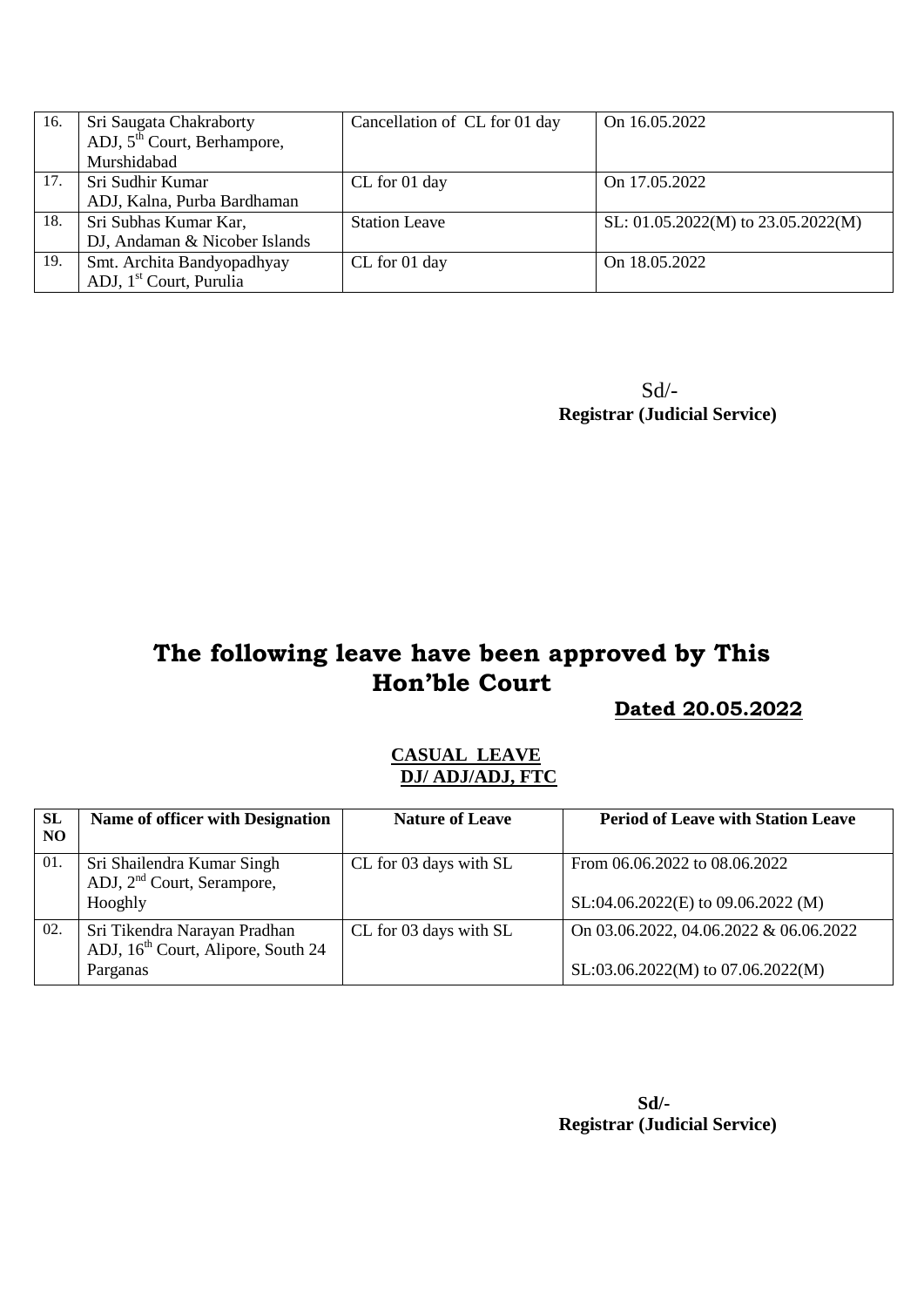#### **Dated: 17.05.2022**

## **ADJ, FTC/CJ(SD)**

| <b>SL</b>      | Name of officer with                                                                                | <b>Nature of Leave</b> | <b>Period of Leave with Station</b> |
|----------------|-----------------------------------------------------------------------------------------------------|------------------------|-------------------------------------|
| N <sub>O</sub> | <b>Designation</b>                                                                                  |                        | Leave                               |
| 01.            | Smt. Shrutirupa Ghosh (Majee)   Child Care Leave for 19<br>$CJ(SD)$ , 3 <sup>rd</sup> Court, Howrah | days                   | From $06.06.2022$ to<br>24.06.2022  |

## **JM**

| SL<br>N <sub>O</sub> | Name of officer with<br><b>Designation</b>                        | <b>Nature of Leave</b>    | <b>Period of Leave with Station</b><br>Leave |
|----------------------|-------------------------------------------------------------------|---------------------------|----------------------------------------------|
| 02.                  | Sri Arijit Mandal<br>JM, 4 <sup>th</sup> Court, Krishnagar, Nadia | Earned Leave for 11 days  | From 02.06.2022 to<br>12.06.2022             |
| 03.                  | Smt. Moumita Mitra, MM, 17 <sup>th</sup><br>Court, Calcutta       | Earned Leave for 06 days  | From 30.05.2022 to<br>04.06.2022             |
| 04.                  | Smt. Nilanjana Banerjee, JM, 3rd<br>Court, Serampore, Hooghly     | Earned Leave for 06 days  | From 30.05.2022 to<br>04.06.2022             |
| 05.                  | Smt. Nita Sarkar<br>JM, Haldia, Purba Medinipur                   | Eanrned Leave for 03 days | From 19.05.2022 to<br>21.05.2022             |

#### **CJ(JD)**

| <b>SL</b><br>NO | Name of officer with Designation                                                                                            | <b>Nature of Leave</b>   | <b>Period of Leave with Station</b><br>Leave |
|-----------------|-----------------------------------------------------------------------------------------------------------------------------|--------------------------|----------------------------------------------|
| 06.             | <b>Sri Kishor Kumar Chakraborty</b><br>$\text{CJ}(\text{JD})$ -cum-JM, $2^{\text{nd}}$ Court,<br>Garbeta, Paschim Medinipur | Earned Leave for 05 days | From 16.05.2022 to<br>20.05.2022             |

 $Sd$  /-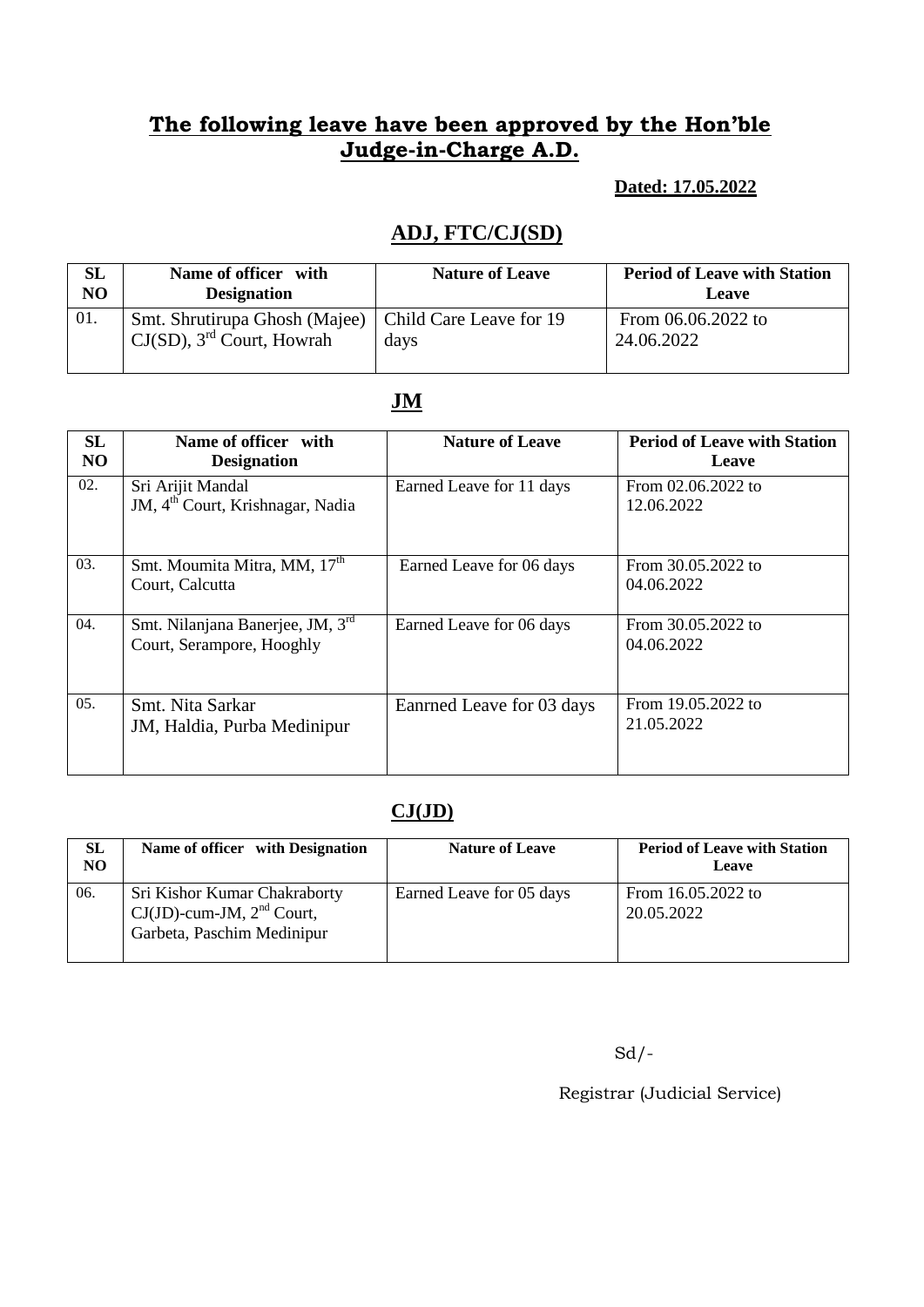#### **Dated: 17.05.2022**

#### **DJ/ADJ**

| <b>SL</b><br>N <sub>O</sub> | Name of officer with<br><b>Designation</b>                                     | <b>Nature of Leave</b>     | <b>Period of Leave with Station</b><br>Leave |
|-----------------------------|--------------------------------------------------------------------------------|----------------------------|----------------------------------------------|
| 01.                         | Sri Asim Kumar Debnath, ADJ,<br>1 <sup>st</sup> Court, Howrah                  | Commuted Leave for 10 days | From 28.04.2022 to<br>07.05.2022             |
| 02.                         | Sk. Mohammad Reza<br>ADJ, 1 <sup>st</sup> Court, Barasat, North 24<br>Parganas | Earned Leave for 04 days   | From 04.05.2022 to 07.05.2022                |

## **CJ(JD)**

| <b>SL</b><br>N <sub>O</sub> | Name of officer with<br><b>Designation</b>                                       | <b>Nature of Leave</b>       | <b>Period of Leave with Station</b><br>Leave |
|-----------------------------|----------------------------------------------------------------------------------|------------------------------|----------------------------------------------|
| 03.                         | Smt. Devjani Bose,<br>CJ(JD), Raiganj, Uttar Dinajpur                            | Child Care Leave for 53 days | From 11.05.2022 to 02.07.2022                |
| 04.                         | Smt. Anwesha Chatterjee, CJ<br>$(JD)$ , $2nd$ court, Serampore,<br>Hooghly       | Commuted Leave for 05 days   | From 29.04.2022 to<br>03.05.2022             |
| 05.                         | Sri Shreyas Mukherjee<br>$CJ(JD)$ , 1 <sup>st</sup> Court, Serampore,<br>Hooghly | Earned Leave for 01 day      | On 02.05.2022                                |

## **JM**

| <b>SL</b>      | Name of officer with                                                                            | <b>Nature of Leave</b> | <b>Period of Leave with Station</b> |
|----------------|-------------------------------------------------------------------------------------------------|------------------------|-------------------------------------|
| N <sub>O</sub> | <b>Designation</b>                                                                              |                        | <b>Leave</b>                        |
| 06.            | Sri Jewel Chanda, JM, $3^{rd}$ Court, Commuted leave for 07 days<br>Sealdah, South 24 Parganas. |                        | From $04.05.2022$ to $10.05.2022$   |

Sd/-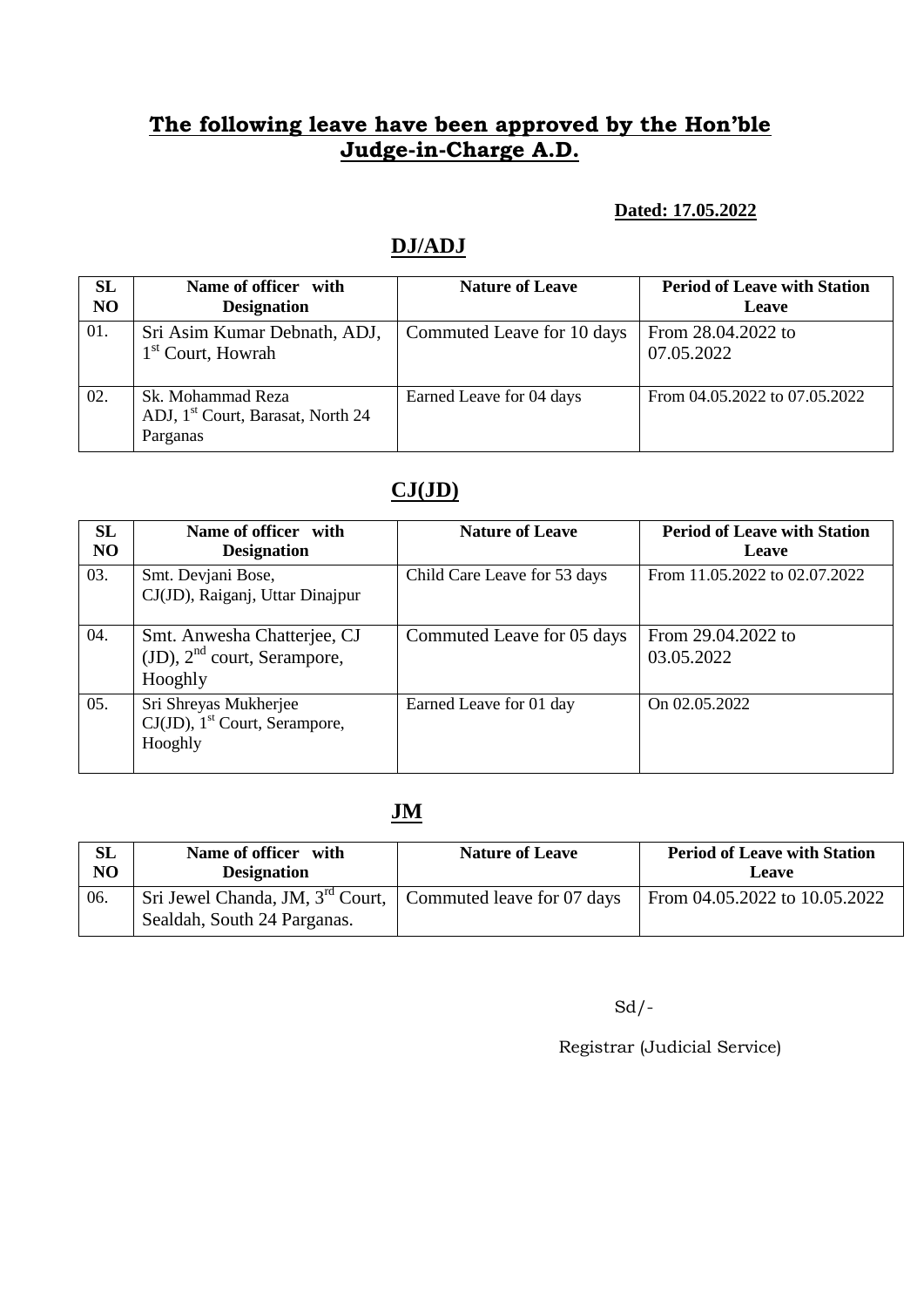#### **Dated: 18.05.2022**

## **ADJ, FTC/CJ(SD)**

| <b>SL</b><br>N <sub>O</sub> | Name of officer with Designation                                  | <b>Nature of Leave</b>     | <b>Period of Leave with Station</b><br>Leave |
|-----------------------------|-------------------------------------------------------------------|----------------------------|----------------------------------------------|
|                             | Sri Anil Kumar Prasad<br>ADJ, FTC-2, Alipurduar, Jalpaiguri       | Earned Leave for 03 days   | From 11.04.2022 to<br>13.04.2022             |
| 2                           | Sri Koustuv Mukhopdhyay<br>CJ(SD), Durgapur, Paschim<br>Bardhaman | Commuted Leave for 06 days | From 02.05.2022 to<br>07.05.2022             |
| 3                           | Smt. Sutapa Mallick<br>CJ(SD), Uluberia, Howrah                   | Earned Leave for 05 days   | From 16.05.2022 to<br>20.05.2022             |

## **JM**

| <b>SL</b><br>N <sub>O</sub> | Name of officer with Designation                                        | <b>Nature of Leave</b>     | <b>Period of Leave with Station</b><br>Leave |
|-----------------------------|-------------------------------------------------------------------------|----------------------------|----------------------------------------------|
| $\overline{4}$              | Smt Suchitra Deb, MM, 20 <sup>th</sup> Court,<br>Calcutta               | Commuted Leave for 13 days | From 25.04.2022 to<br>07.05.2022             |
|                             | Smt. Sejuti Bhattacharjee<br>JM, 3 <sup>rd</sup> Court, Purba Bardhaman | Commuted Leave for 05 days | From 22.04.2022 to<br>26.04.2022             |

## **CJ(JD)**

| <b>SL</b><br>N <sub>O</sub> | Name of officer with Designation                         | <b>Nature of Leave</b>   | <b>Period of Leave with Station</b><br>Leave |
|-----------------------------|----------------------------------------------------------|--------------------------|----------------------------------------------|
| 6                           | Sri Nirmam Thapa<br>CJ(JD), Dantan, Paschim<br>Medinipur | Earned Leave for 05 days | From 18.04.2022 to<br>22.4.2022              |

 $Sd$  /-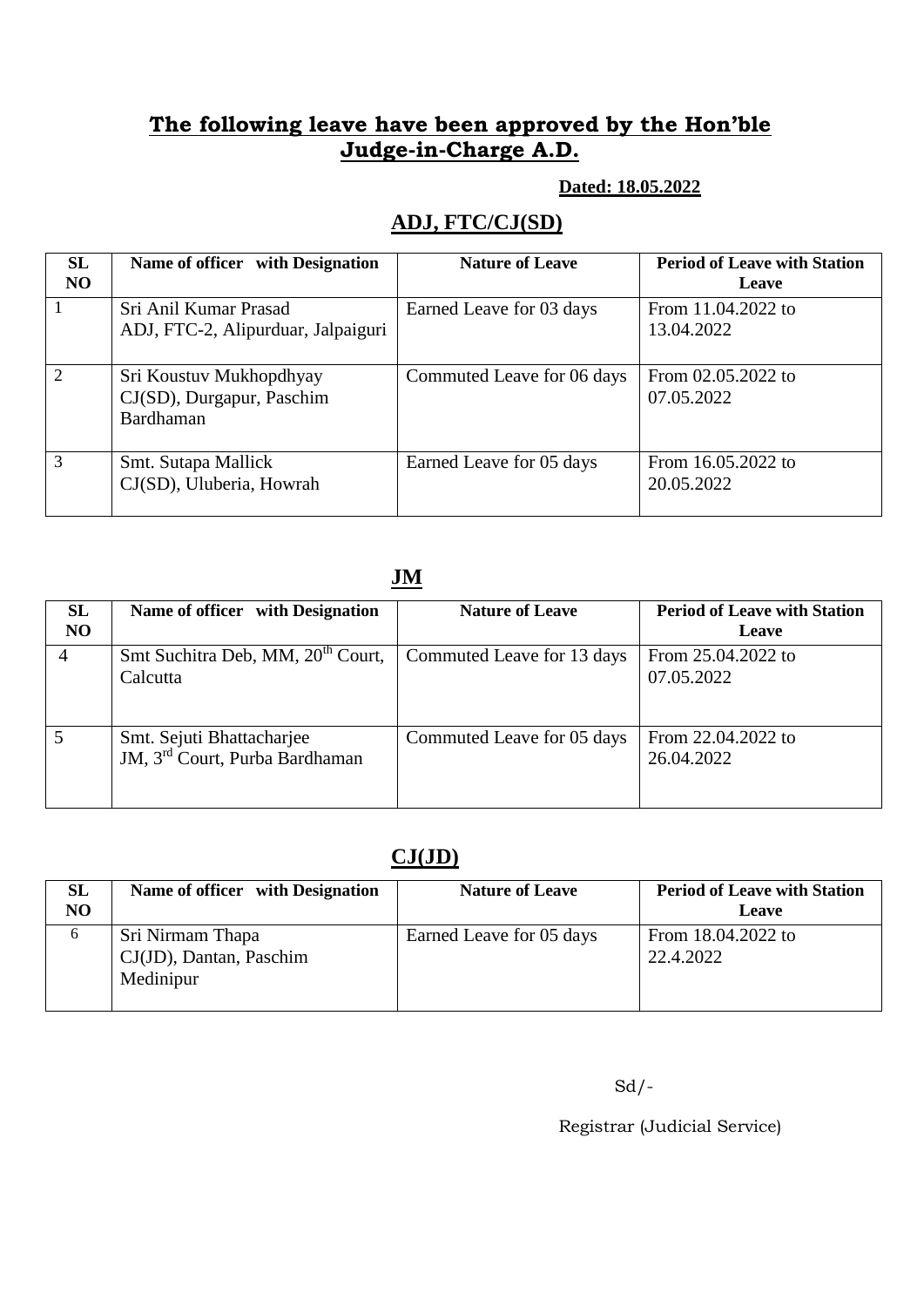#### **Dated: 18.05.2022**

## **ADJ, FTC/CJ(SD)**

| SL             | Name of officer with                                                | <b>Nature of Leave</b>       | <b>Period of Leave with Station</b> |
|----------------|---------------------------------------------------------------------|------------------------------|-------------------------------------|
| N <sub>O</sub> | <b>Designation</b>                                                  |                              | Leave                               |
|                | Smt. Sharmistha Nag<br>(Paul)<br>$CJ(SD)$ , Lalbagh,<br>Murshidabad | Child Care Leave for 15 days | From 30.05.2022 to<br>13.06.2022    |

#### **JM**

| <b>SL NO</b> | Name of officer with<br><b>Designation</b>            | <b>Nature of Leave</b>   | <b>Period of Leave with Station</b><br>Leave |
|--------------|-------------------------------------------------------|--------------------------|----------------------------------------------|
|              | Sri Prabir Kundu, JM, 3rd<br>Court, Bankura           | Earned leave for 07 days | From 04.06.2022 to<br>10.06.2022             |
|              | Ms. Sadhana Das<br>JM, Balurghat, Dakshin<br>Dinajpur | Earned Leave for 05 days | From 06.06.2022 to 10.06.2022                |

 $Sd$  /-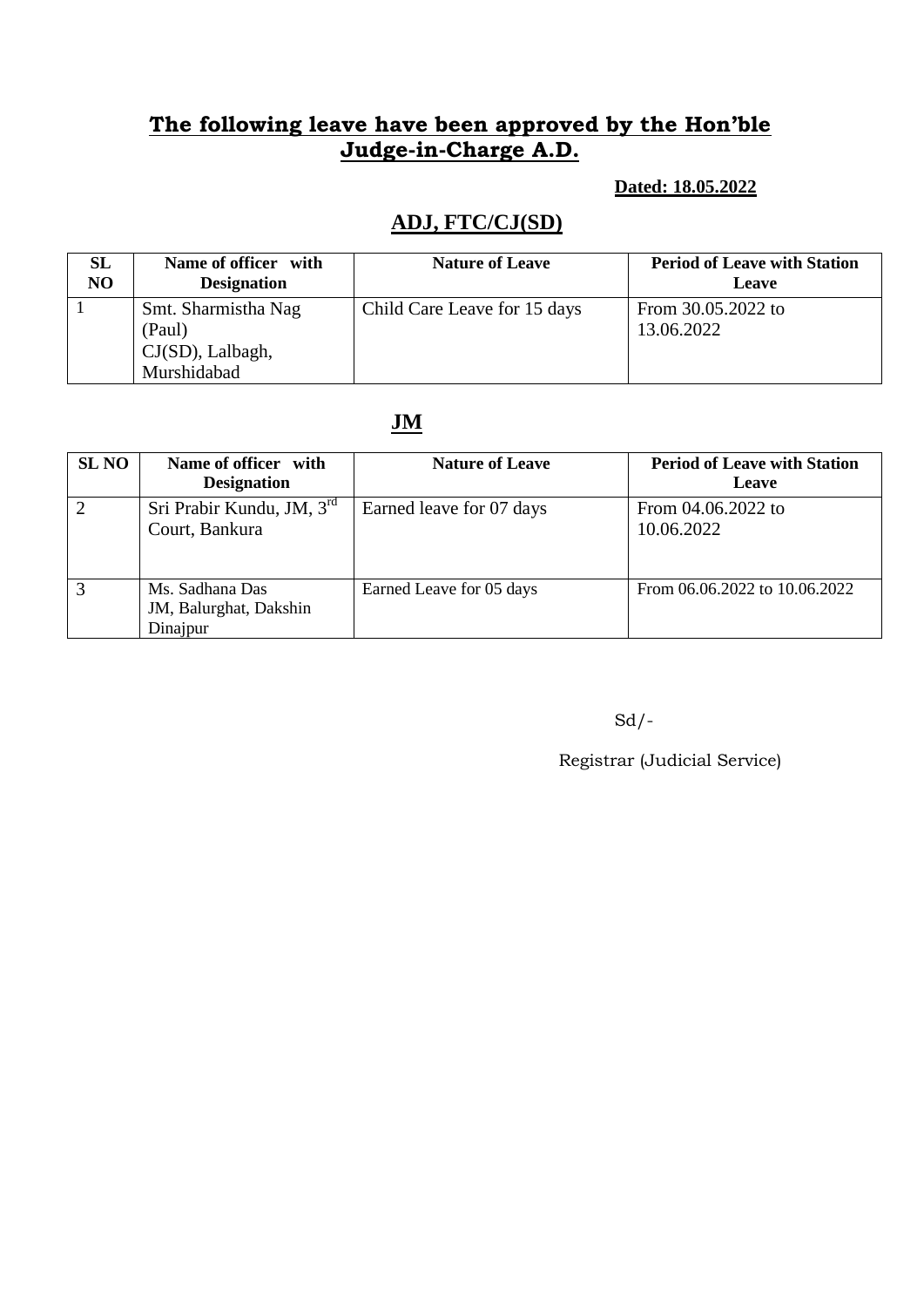#### **Dated: 20.05.2022**

#### **DJ/ADJ**

| <b>SL</b><br>NO | Name of officer with<br><b>Designation</b>                                                                                                             | <b>Nature of Leave</b>        | <b>Period of Leave with Station Leave</b> |
|-----------------|--------------------------------------------------------------------------------------------------------------------------------------------------------|-------------------------------|-------------------------------------------|
| 1               | Sri Dinanath Prasad, ADJ, 3rd<br>Court, Suri, Birbhum                                                                                                  | Earned Leave for 20 days      | From 27.04.2022 to 16.05.2022             |
| 2               | Sri Rai Chattopadhyay<br>erstwhile District & Sessions<br>Judge, 24 Pgs (N) now<br>Elevated                                                            | Commuted Leave for 11 days    | From 19.03.2022 to 29.03.2022             |
| B               | Smt. Suparna Ray<br>ADJ, 3 <sup>rd</sup> Court, Tamluk,<br>Purba Medinipur                                                                             | Commuted Leave for 04<br>days | From 06.05.2022 to 09.05.2022             |
| 4               | Sri Srikumar Goswami<br>Judge, Commercial Court at<br>Alipore for South 24<br>Parganas, Purba Medinipur,<br>Paschim Medinipore and<br><b>J</b> hargram | Commuted Leave for 03<br>days | From 05.05.2022 to 07.05.2022             |
| 5               | Sri Ashutosh Kumar Singh,<br>ADJ, Diamond Harbour,<br>South 24 Parganas                                                                                | Commuted Leave for 07 days    | From 02.05.2022 to 08.05.2022             |

#### **ADJ, FTC/CJ(SD)**

| <b>SL NO</b> | Name of officer with<br><b>Designation</b>             | <b>Nature of Leave</b>   | <b>Period of Leave with Station Leave</b> |
|--------------|--------------------------------------------------------|--------------------------|-------------------------------------------|
| 6            | Smt. Sanjukta Sengupta<br>ADJ, FTC, Cooch Behar        | Earned Leave for 05 days | From 18.4.2022 to 22.04.2022              |
|              | Sri Teerthankar<br>Bhattacharyya,<br>ADJ, FTC, Bankura | Earned Leave for 08 days | From 18.04.2022 to 25.04.2022             |

| <b>SL NO</b> | Name of officer with<br><b>Designation</b>                     | <b>Nature of Leave</b>     | <b>Period of Leave with Station Leave</b> |
|--------------|----------------------------------------------------------------|----------------------------|-------------------------------------------|
| 8            | Smt. Kadambari Adhikary<br>MM, 4 <sup>th</sup> Court, Calcutta | Commuted Leave for 06 days | From 06.05.2022 to 11.05.2022             |
| 9            | Md. Tarik Ferdaus<br>JM, $2nd$ Court, Howrah                   | Earned Leave for 08 days   | From 02.05.2022 to 09.05.2022             |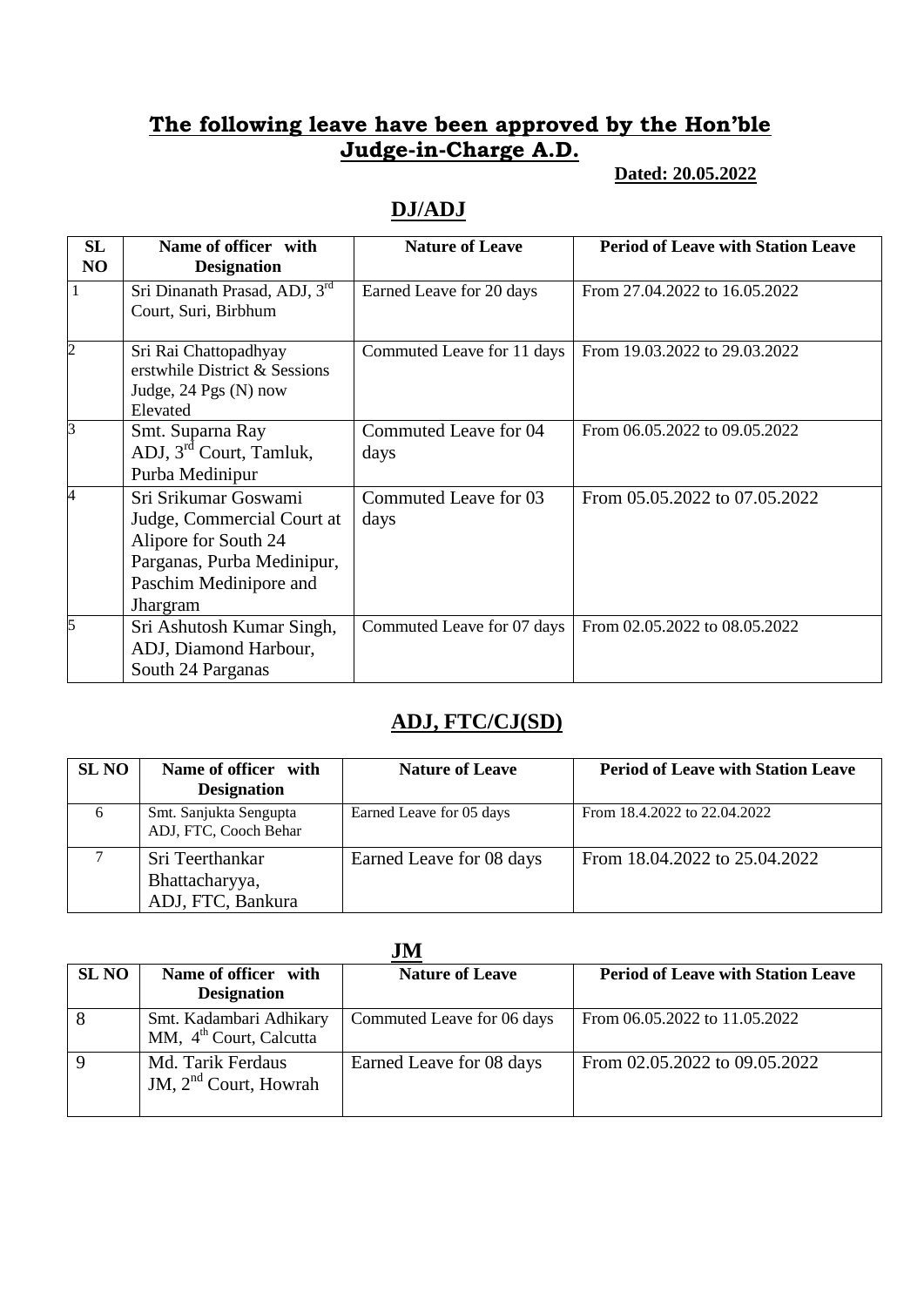| 10 | Sri Arvind Gaurisaria<br>JM, $2nd$ Court, Sadar,<br>Purba Bardhaman   | Earned Leave for 02 days  | From 05.05.2022 to 06.05.2022 |
|----|-----------------------------------------------------------------------|---------------------------|-------------------------------|
|    | Smt. Shrestha Mukherjee<br>JM, $10^{th}$ Court, Alipore, 24<br>Pgs(S) | Commuted Leave for 01 day | On 12.05.2022                 |

# **CJ(JD)**

| <b>SL NO</b> | Name of officer with<br><b>Designation</b>                                 | <b>Nature of Leave</b>   | <b>Period of Leave with Station Leave</b> |
|--------------|----------------------------------------------------------------------------|--------------------------|-------------------------------------------|
|              | Sk Abid Ali<br>$CJ(JD)$ , 1 <sup>st</sup> Court, Basirhat,<br>24 Pgs $(N)$ | Earned Leave for 04 days | From 04.05.2022 to 07.05.2022             |